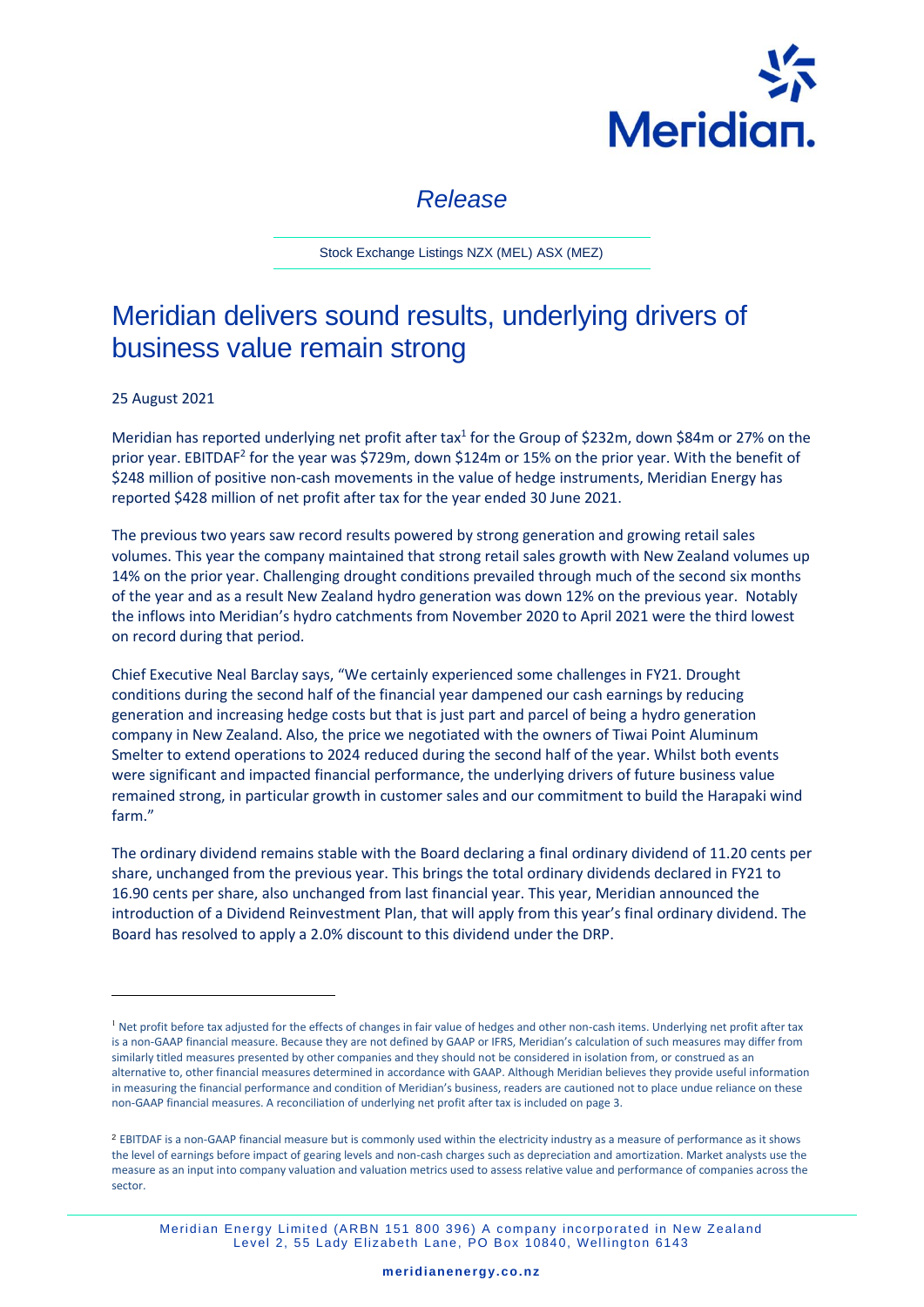

#### **Customers**

Meridian has continued to focus on customers first. "It was pleasing to see that our commitment to excellent customer service is being recognised. In New Zealand, Powershop won the Canstar and Consumer New Zealand awards for customer satisfaction and trust, and over in Australia Powershop was recognised once again by Canstar Blue, Finder and Roy Morgan for customer satisfaction," Barclay says.

#### **Alert Level 4**

Meridian's staff are again proving resilient and flexible to the greater COVID-19 restrictions New Zealand is now experiencing. "We are thankful to our staff for their hugely positive response to the lockdown, particularly those helping customers who may be facing greater hardship from the current restrictions. Early indications suggest system demand has again reduced with Alert Level 4, although not to the same extent that was seen in 2020," adds Barclay.

### **NZAS exit**

Meridian announced in January 2021, that it had reached an agreement with its largest customer, Rio Tinto, who operate the Tiwai Point Aluminium Smelter in Southland, to support the smelter to remain operational for a further four years. Some terms are more favourable to the smelter owner in exchange for creating time for the Southland economy and the electricity sector to transition to life without the smelter in an orderly fashion. Meridian is gaining good traction on South Island load alternatives such as the Southern Green Hydrogen project, for when the smelter exits at the end of 2024.

"We are working on a number of opportunities that have the potential to not only enhance the value of our business, but also create lasting long-term value for New Zealand," adds Barclay.

#### **Climate action**

"As a 100% renewable electricity generator who is committed to protecting our environment, we're supportive of the Climate Change Commission's final advice to Government. If adopted, these measures can help enable Aotearoa to change course with sufficient pace and scale to set us on a path to achieve our climate commitments. More than \$7 billion of new renewable generation must be built to enable New Zealand to achieve its climate goals and at Meridian we are committed to delivering our share of that build programme. The \$395 million Harapaki wind farm that our Board approved in February this year is a tangible step on this path.

"Aotearoa's imperative to decarbonise the economy along with the expiry of our contract to supply the aluminium smelter at Tiwai Point in late 2024 have reset the playing field for Meridian and the electricity sector as a whole. We believe by staying true to our sustainability values and by continuing to strengthen our brands, our people and our renewable asset base, Meridian can deliver on our customer and renewables generation growth strategies and continue to provide value for all our stakeholders," says Barclay.